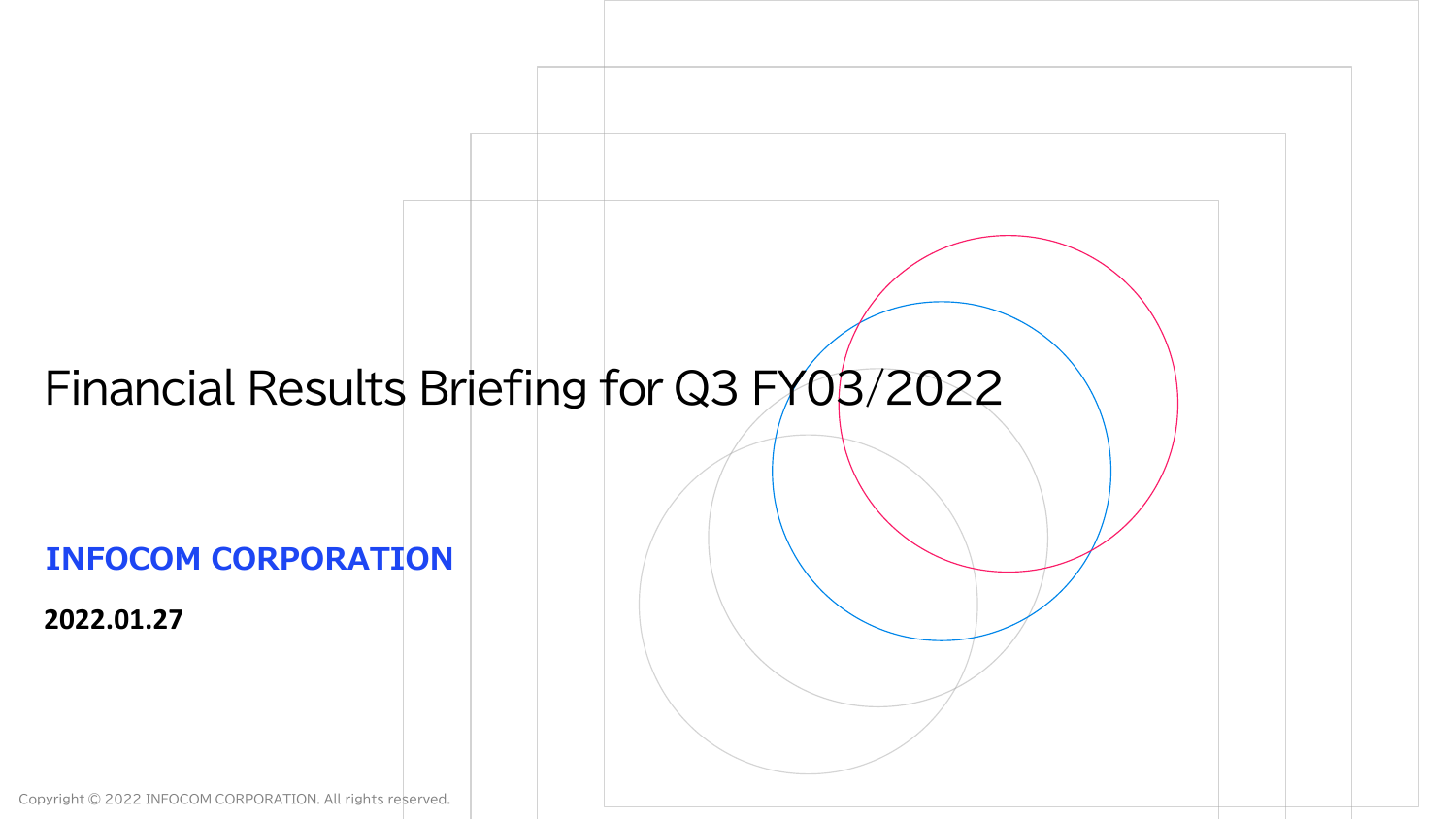## Q3 FY03/22 Results (Consolidated)

The E-comic business declined due to the growing impact of pirate sites and the absence of special demand (demand rose due to voluntary restraint on travel outside the home in the prior year) Business Solutions recorded solid performance



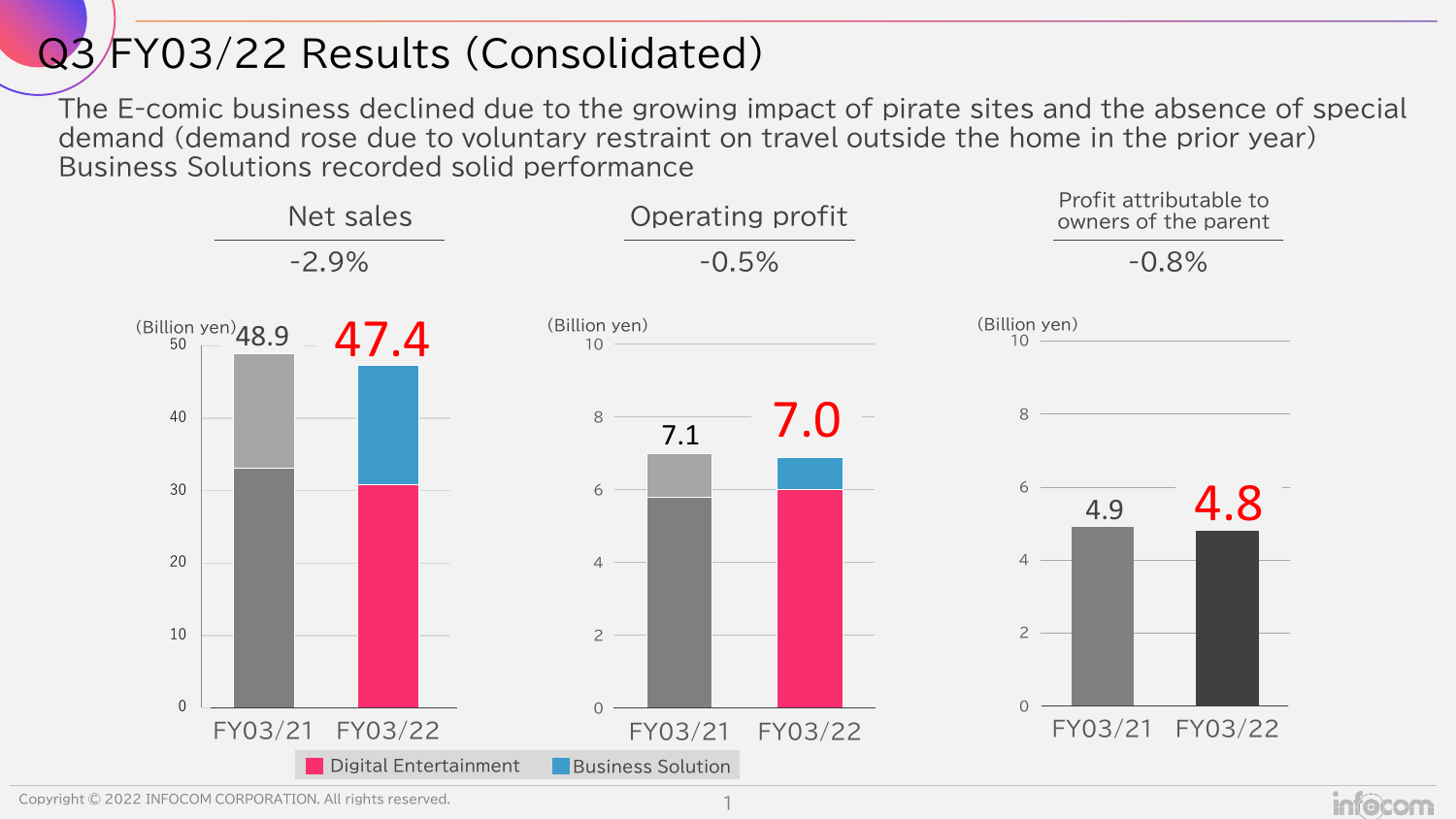## Management Performance (Consolidated)

(Billion yen)

|                                                   | FY03/21 | FY03/22                                          | YoY    |         |  |
|---------------------------------------------------|---------|--------------------------------------------------|--------|---------|--|
|                                                   | Q3      | Q3                                               | Change | $\%$    |  |
| Net sales                                         | 48.9    | 47.4                                             | (1.4)  | $-2.9%$ |  |
| Operating profit                                  | 7.1     | 7.7<br>$(16.4\%)$<br>Cost of HQ relocation (0.7) | $+0.6$ | $+9.5%$ |  |
| (Operating margin)                                | (14.5%) | 7.0<br>$(14.9\%)$                                | (0.0)  | $-0.5%$ |  |
| EBITDA                                            | 8.0     | 8.1                                              | $+0.1$ | $+1.3%$ |  |
| Ordinary profit                                   | 7.2     | 7.1                                              | (0.0)  | $-0.5%$ |  |
| Profit attributable<br>to owners of the<br>parent | 4.9     | 4.8                                              | (0.0)  | $-0.8%$ |  |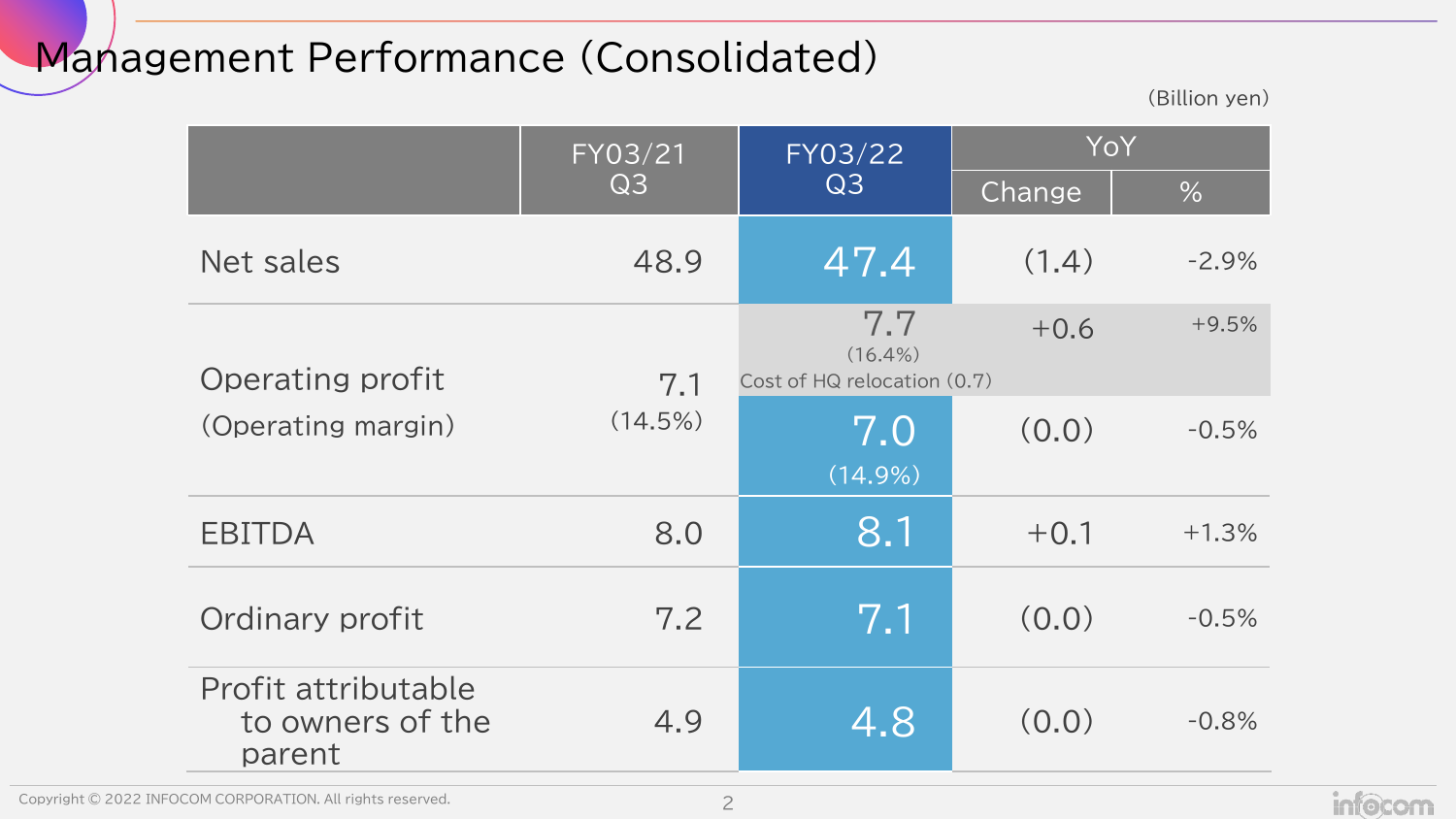## **Business Areas and Segment Structure**



**infocom**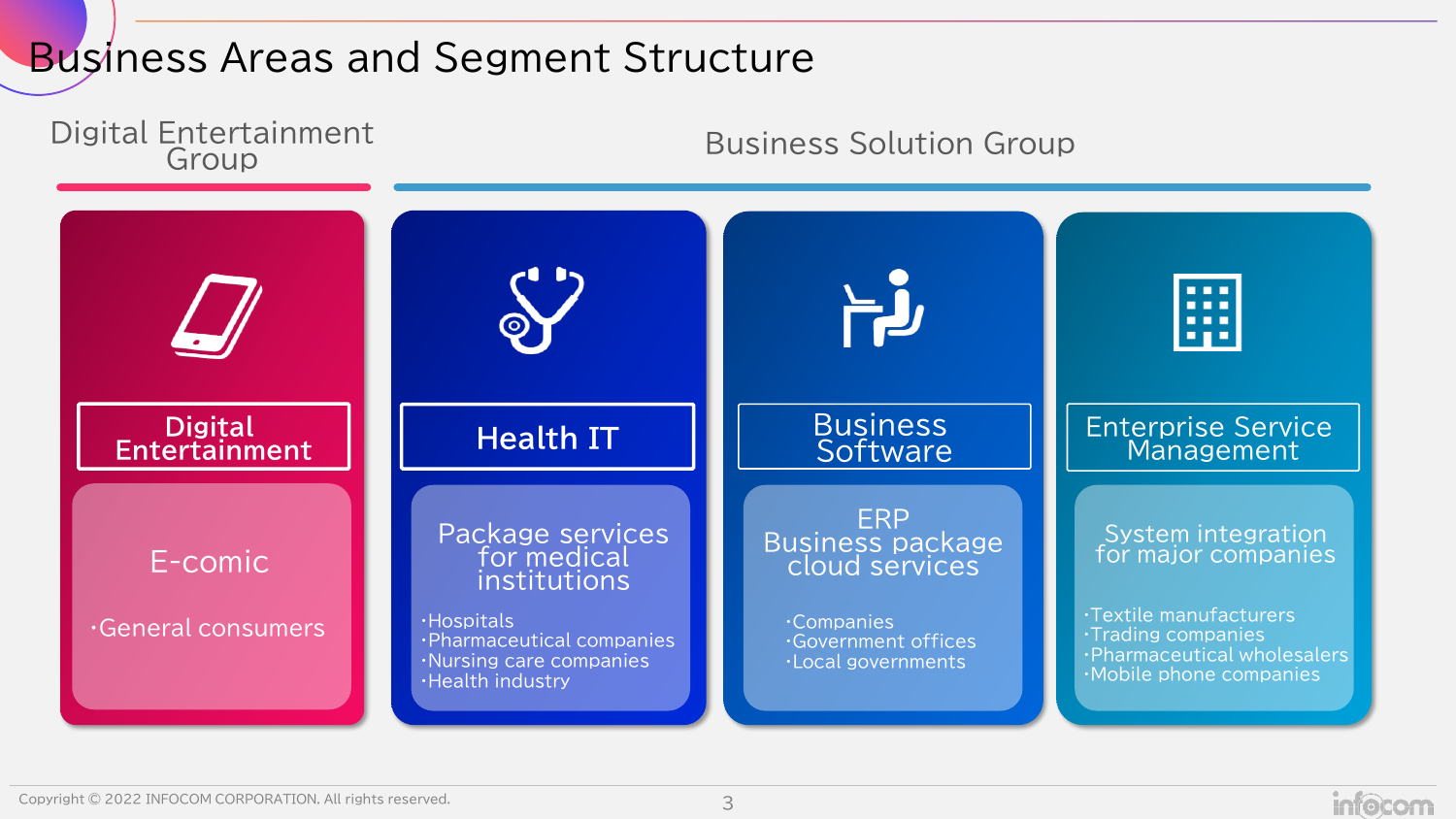# Digital Entertainment Results (Consolidated)



|                    |                |                |        | (Billion yen) |  |
|--------------------|----------------|----------------|--------|---------------|--|
|                    | FY03/21        | FY03/22        | YoY    |               |  |
|                    | Q <sub>3</sub> | Q <sub>3</sub> | Change | %             |  |
| Net sales          | 33.1           | 30.8           | (2.2)  | $-6.8%$       |  |
| Operating profit   | 5.8            | 6.0            | $+0.2$ | $+4.7%$       |  |
| (Operating margin) | (17.6%)        | (19.7%)        |        |               |  |

#### Net sales

- ・ Increased impact of pirate sites
- ・ More intense competitive environment
- ・ Decline in special demand stemming from voluntary
- restraints on unnecessary travel in the previous year

## Operating profit

Contained costs by optimizing ad placements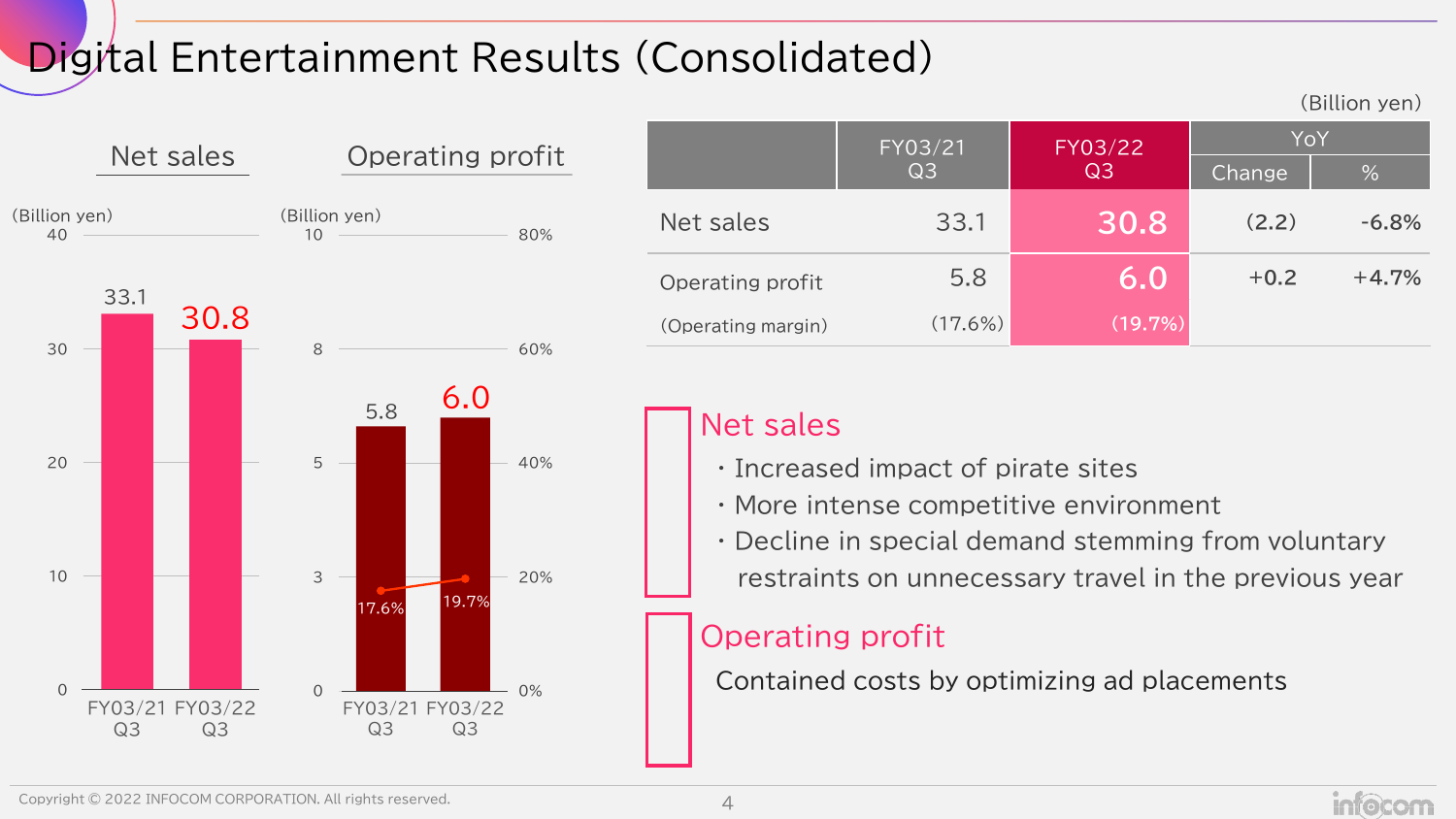## **Digital Entertainment Results (Quarterly)**

(Billion yen)

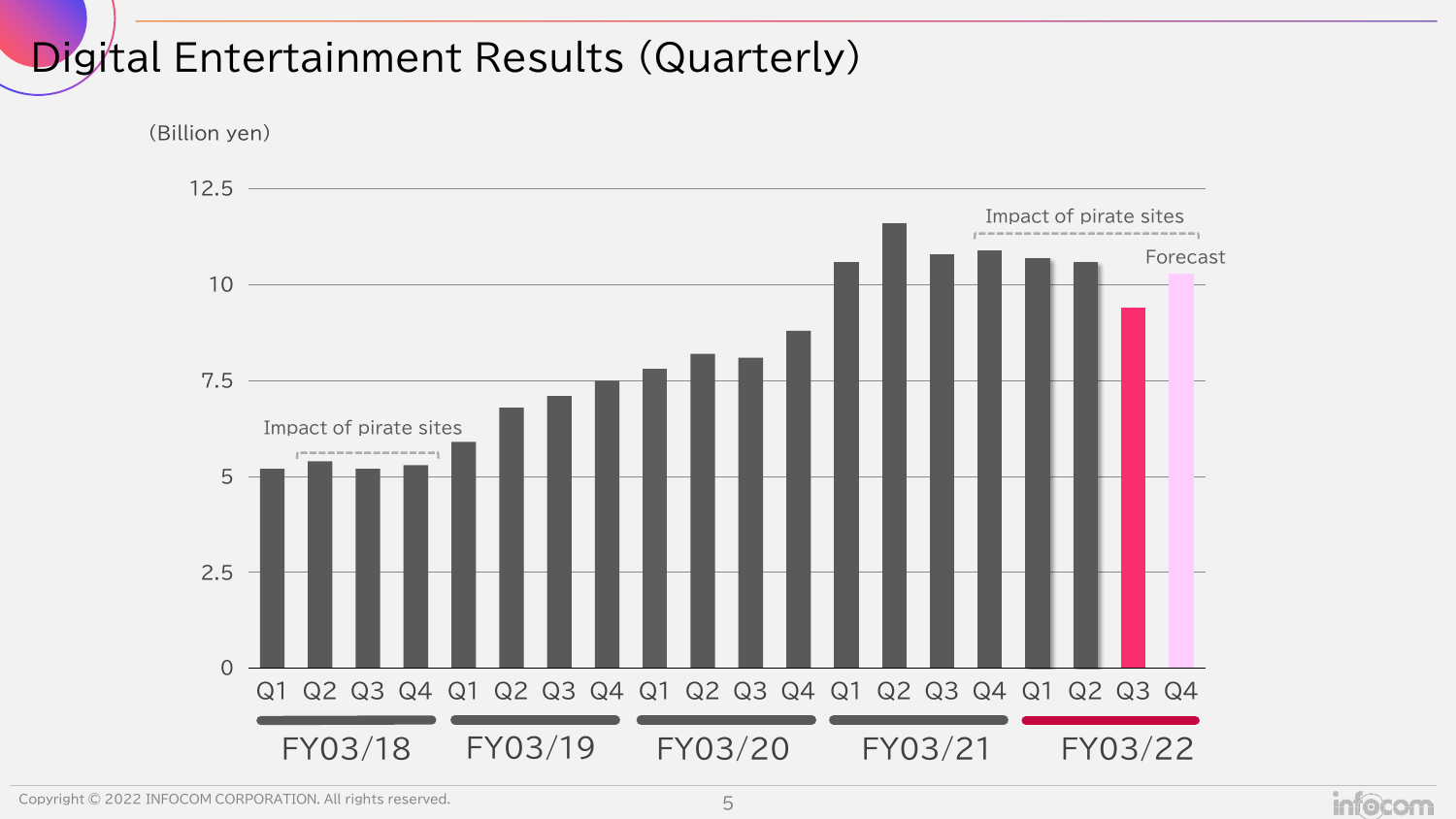# Business Solution Results (Consolidated)



|                    | FY03/21        | FY03/22        | YoY    |          |  |
|--------------------|----------------|----------------|--------|----------|--|
|                    | Q <sub>3</sub> | Q <sub>3</sub> | Change | %        |  |
| Net sales          | 15.8           | 16.6           | $+0.8$ | $+5.1%$  |  |
| Operating profit   | 1.2            | 1.6            | $+0.3$ | $+30.9%$ |  |
| (Operating margin) | $(8.1\%)$      | $(10.1\%)$     |        |          |  |

Excluding HQ relocation costs (0.7)

(Billion yen)

## Net sales

Solid performance in hospital and corporate sales, despite the negative impact of COVID-19

#### Operating profit

Higher profits due to higher sales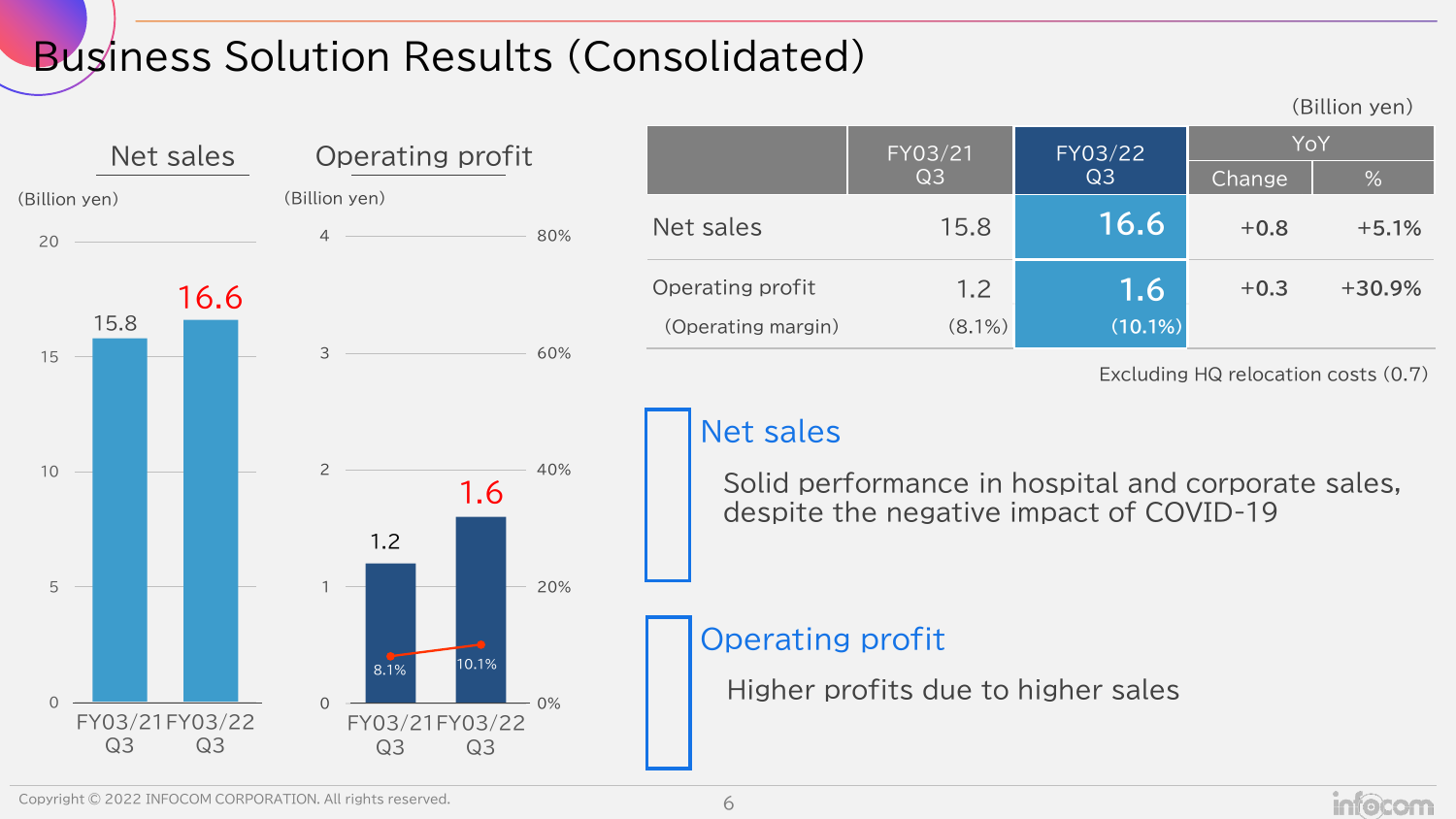## Earnings Forecast for FY03/22 (Consolidated)  $\sim$ Versus Previous Forecast  $\sim$

(Billion yen)

|                                                | FY03/21<br><b>Results</b> | FY03/22<br><b>Previous Forecast*</b>              | FY03/22<br><b>Revised Forecast</b> | <b>Revision</b><br>Vs.<br><b>Initial Forecast</b> | Change   |
|------------------------------------------------|---------------------------|---------------------------------------------------|------------------------------------|---------------------------------------------------|----------|
| Net sales                                      | 68.0                      | 70.0                                              | 66.0                               | (4.0)                                             | (0.2)    |
| Operating profit                               | 10.8                      | 11.8<br>$(17.0\%)$<br>Cost of HQ relocation (0.8) | 11.3<br>(17.5%)<br>(0.8)           |                                                   | $+0.5$   |
| (Operating margin)                             | $(15.9\%)$                | 11.0<br>(15.7%)                                   | 10.5<br>$(15.9\%)$                 | (0.5)                                             | (0.3)    |
| <b>EBITDA</b>                                  | 12.1                      | 12.5                                              | 12.0                               | (0.5)                                             | (0.0)    |
| Ordinary profit                                | 10.9                      | 11.0                                              | 10.5                               | (0.5)                                             | (0.4)    |
| Profit attributable to<br>owners of the parent | 6.2                       | 7.3                                               | 7.0                                | (0.3)                                             | $+0.7$   |
| Net income per share<br>(yen)                  | 114.61                    | 133.28                                            | 127.80                             | (5.48)                                            | $+13.18$ |
| <b>ROE</b>                                     | 16.2%                     | 16.6%                                             | 16.1%                              | $-0.5%$                                           | $-0.1%$  |

Revision based on E-comic business outlook

\* Announced October 27, 2021

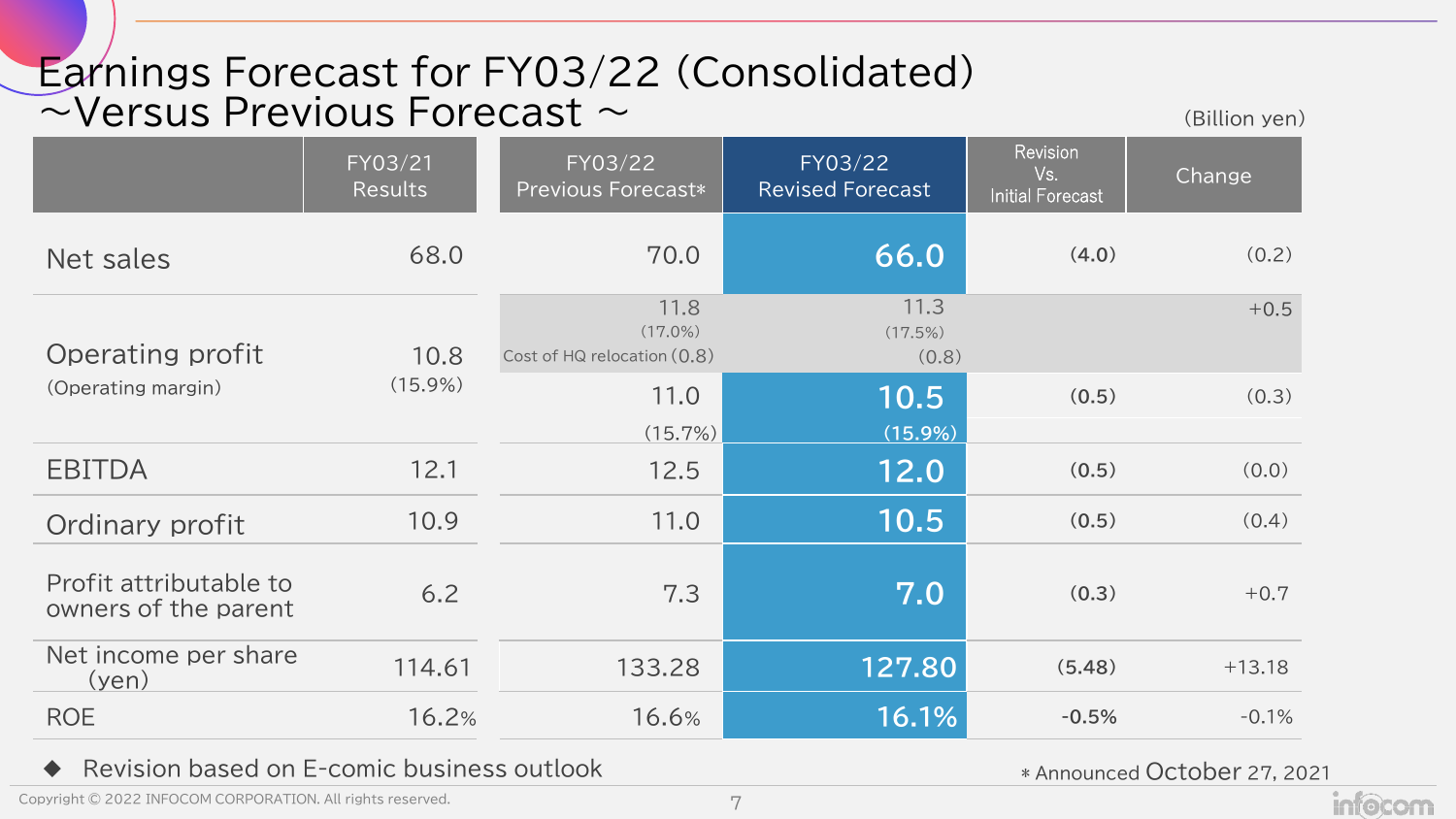# Earnings Forecast for FY03/22 (Consolidated)

|                                                   |                 |            |            |                   |                   |                                        |         | (Billion yen) |           |
|---------------------------------------------------|-----------------|------------|------------|-------------------|-------------------|----------------------------------------|---------|---------------|-----------|
|                                                   | FY03/21 Results |            |            | FY03/22           |                   |                                        | YoY (%) |               |           |
|                                                   | 1H              | 2H         | <b>FY</b>  | 1H                |                   | 2H(Forecast) FY (Forecast)             | 1H      | 2H            | <b>FY</b> |
| Net sales                                         | 33.2            | 34.8       | 68.0       | 32.4              | 33.5              | 66.0                                   | $-2.3%$ | $-3.7%$       | $-3.0%$   |
| Operating profit                                  |                 |            |            |                   |                   | 11.3                                   |         |               | $+5.2%$   |
| (Operating margin)                                | 4.9             | 5.8        | 10.8       |                   |                   | (17.5%)<br>Cost of HQ relocation (0.8) |         |               |           |
|                                                   | $(14.8\%)$      | $(16.9\%)$ | $(15.9\%)$ | 4.9<br>$(15.4\%)$ | 5.5<br>$(16.4\%)$ | 10.5<br>$(15.9\%)$                     | $+1.6%$ | $-6.6%$       | $-2.9%$   |
| <b>EBITDA</b>                                     | 5.5             | 6.6        | 12.1       | 5.6               | 6.4               | 12.0                                   | $+2.9%$ | $-3.7%$       | $-0.7%$   |
| Ordinary profit                                   | 4.9             | 5.9        | 10.9       | 5.0               | 5.4               | 10.5                                   | $+2.1%$ | $-9.0%$       | $-4.0%$   |
| Profit attributable<br>to owners of the<br>parent | 3.3             | 2.8        | 6.2        | 3.4               | 3.5               | 7.0                                    | $+2.0%$ | $+22.7%$      | $+11.5%$  |
| Net income per<br>share (yen)                     |                 |            | 114.61     |                   |                   | 127.80                                 |         |               | $+11.5%$  |
| <b>ROE</b>                                        |                 |            | 16.2%      |                   |                   | 16.1%                                  |         |               |           |

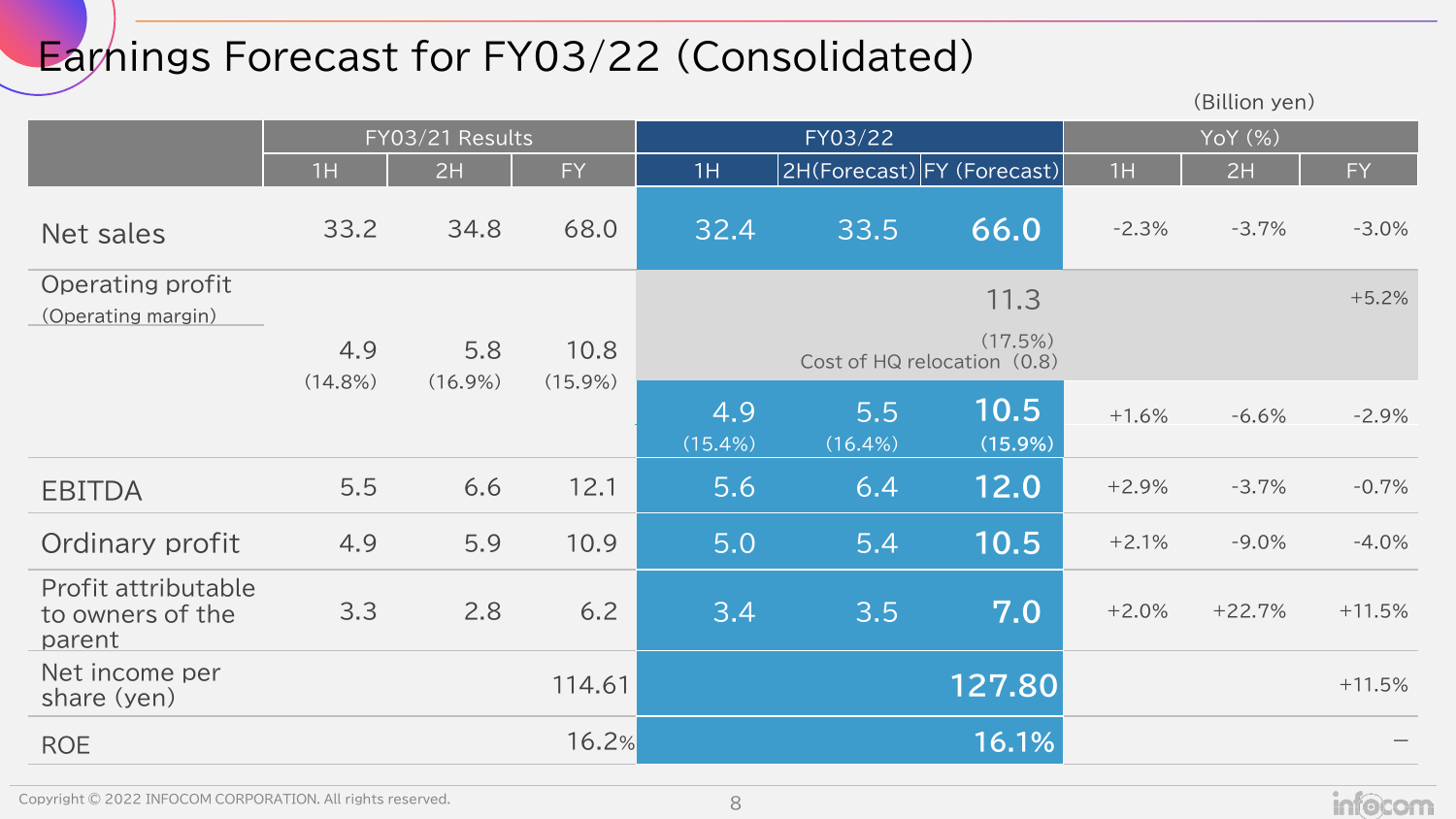## Segment Earnings Forecast (Consolidated)

#### [Digital Entertainment Group] (Billion yen)

|                    | FY03/21 Results |         |            | FY03/22           |            |            | YoY (%) |          |           |
|--------------------|-----------------|---------|------------|-------------------|------------|------------|---------|----------|-----------|
|                    | 1H              | 2H      | <b>FY</b>  | 1H                | (Forecast) | (Forecast) | 1H      | 2H       | <b>FY</b> |
| Net sales          | 22.2            | 21.7    | 44.0       | 21.3 <sub>1</sub> | 9.6        | 41.0I      | $-3.8%$ | $-10.1%$ | $-6.9\%$  |
| Operating profit   | 3.8             | 4.0     | 7.9        |                   | 3.8        | 8.0        | $+8.4%$ | $-5.6%$  | $+1.1%$   |
| (Operating margin) | (17.2%)         | (18.7%) | $(18.0\%)$ | $(19.4\%)$        | $(19.7\%)$ | (19.5%)    |         |          |           |

- Revised sales and profit downward  $(-4.0$  billion yen and -0.5 billion yen, respectively) compared to our previous forecast, considering the growing impact of pirate sites
- Various indicators improved in the second half of December as a result of advertising; we will run advertisements in Q4 as planned, expecting sales to outperform year on year

#### [Business Solution] (Billion yen)

|                    | FY03/21 Results |         |            | FY03/22    |         |                                                                     | YoY (%) |          |          |
|--------------------|-----------------|---------|------------|------------|---------|---------------------------------------------------------------------|---------|----------|----------|
|                    | TH              | 2H      | FY         | 1H         | 2H      | FY<br>$\overline{\text{(Forest)}}$ (Forecast) $\overline{\text{[}}$ | 1H      | 2H       | FY       |
| Net sales          | 10.9            | 13.0    | 24.0       | 11.0       | 13.9    | 25.0                                                                | $+0.7%$ | $+6.8%$  | $+4.0%$  |
| Health IT          | 4.4             | 5.3     | 9.7        | 4.4        | 6.2     | 10.7                                                                | $+0.5%$ | $+18.5%$ | $+10.3%$ |
| Operating profit   | 1.0             | 1.8     | 2.8        | 1.1        | 2.2     | 3.3                                                                 | $+2.6%$ | $+24.9%$ | $+16.5%$ |
| (Operating margin) | $(9.9\%)$       | (13.8%) | $(12.0\%)$ | $(10.1\%)$ | (16.2%) | (13.5%)                                                             |         |          |          |

Excluding HQ relocation costs (-0.8)

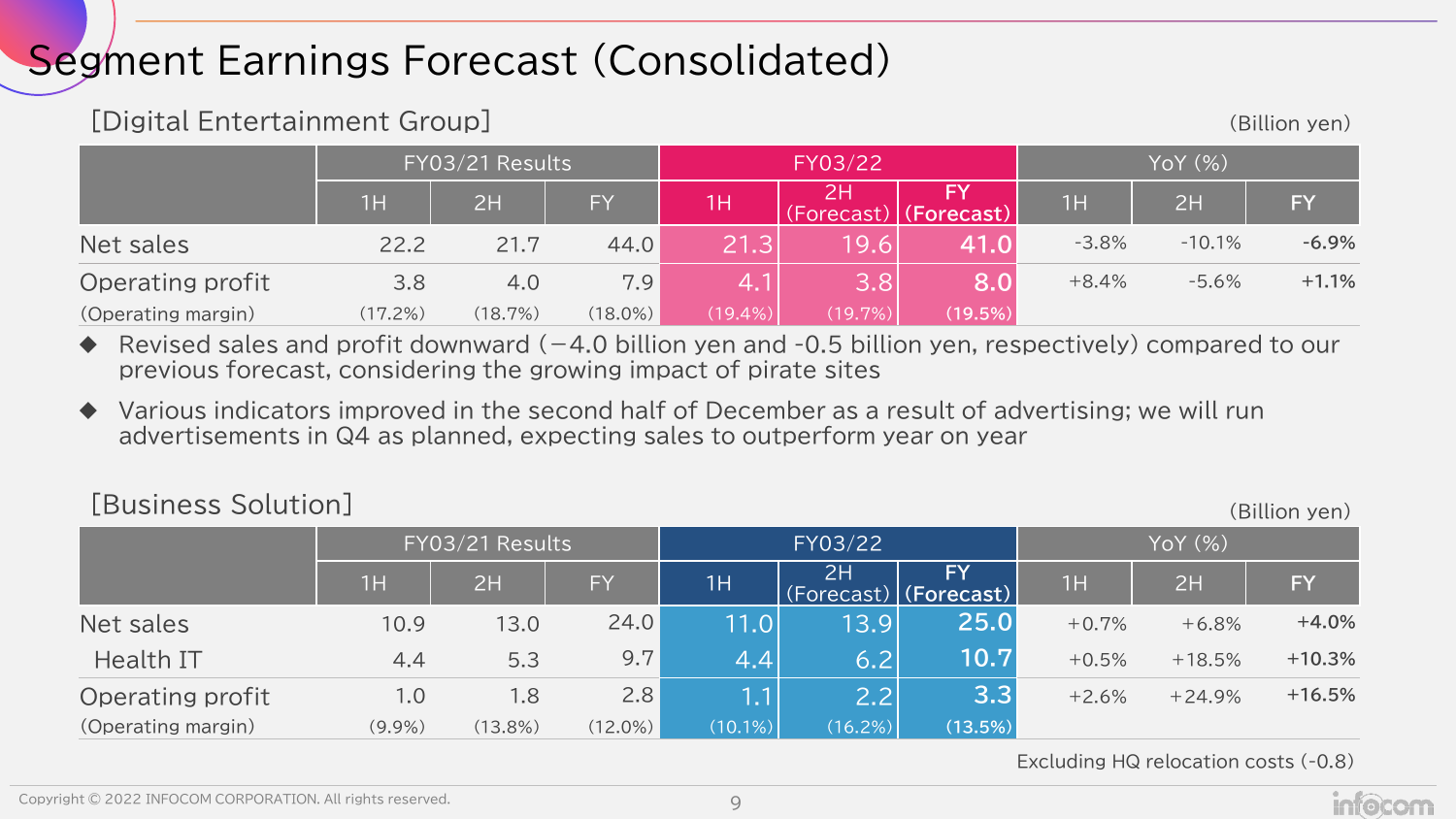## Shareholder Returns



\*Dividends per share and net income per share reflect stock split performed on March 1, 2019